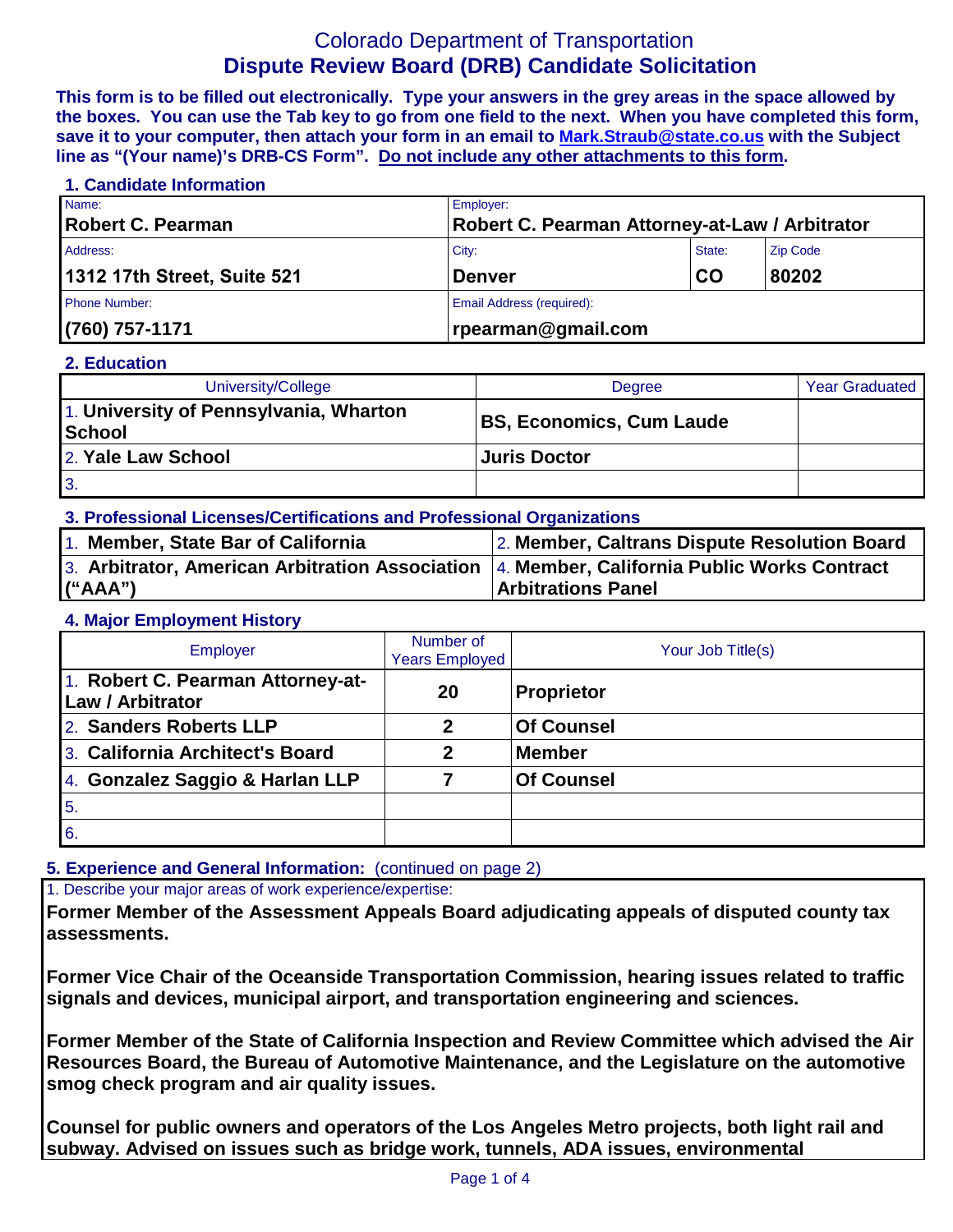**remediation, groundwater basins, grade crossings, Public Utilities Commission, municipal codes, 20+-story office building design and construction, joint development.**

**Counsel for lenders and developers in rehabilitation and construction lending programs including affordable housing, condominiums and single-family residences.**

**Advisor to the California High-Speed Rail Authority regarding procurement strategies and right-ofway usage and access.**

2. Describe your experience with construction claims:

**Arbitrator on numerous construction claim disputes - on construction panel for American Arbitration Association; arbitrated construction claims as member of California Public Works Contract Arbitrations panel. Represented Los Angeles County Metropolitan Transportation Authority in construction claims disputes, advised a County Community Development Commission on construction claims disputes involving public works projects, assist the City Attorney's Office in construction disputes, stop notice questions, bonding issues and the like with respect to construction loans, handle various lien, claim, and construction contract litigation matters.**

3. Describe your knowledge of construction contract law:

**Knowledge gained via membership on construction panel for American Arbitration Association; member of California Public Works Contract Arbitrations panel; and membership on California Disputes Resolution Board. 30+ years experience as an attorney handling construction law matters.**

**Representative clients have included:**

**Housing Authority of the City of Los Angeles, Community Redevelopment Agency of the City of Los Angeles, Los Angeles County Metropolitan Transportation Authority, Los Angeles Unified School District, California High-Speed Rail Authority, Granite Construction, The Irvine Company, Penhall international**

4. Describe your experience with construction contract administration:

**Review, legal research and comment on basic construction bid documents; drafting of special provisions for hazardous waste abatement; work order drafting and negotiation for construction and rearrangements, including light and heavy rail; drafting of cost containment policy modifying basic construction documents to facilitate cost savings, adherence to milestones, expense capping, etc.; For the Metro Gold Line Authority, Mr. Pearman advised on construction disputes, design-build construction documents, 3rd party and utility relocation agreements, dispute resolution boards, and mediation of construction related disputes , all during the design-build process of a rail construction project; representation in developer/contractor selection and ongoing construction contract demonstration on MTA Union Station Gateway Headquarters Project.**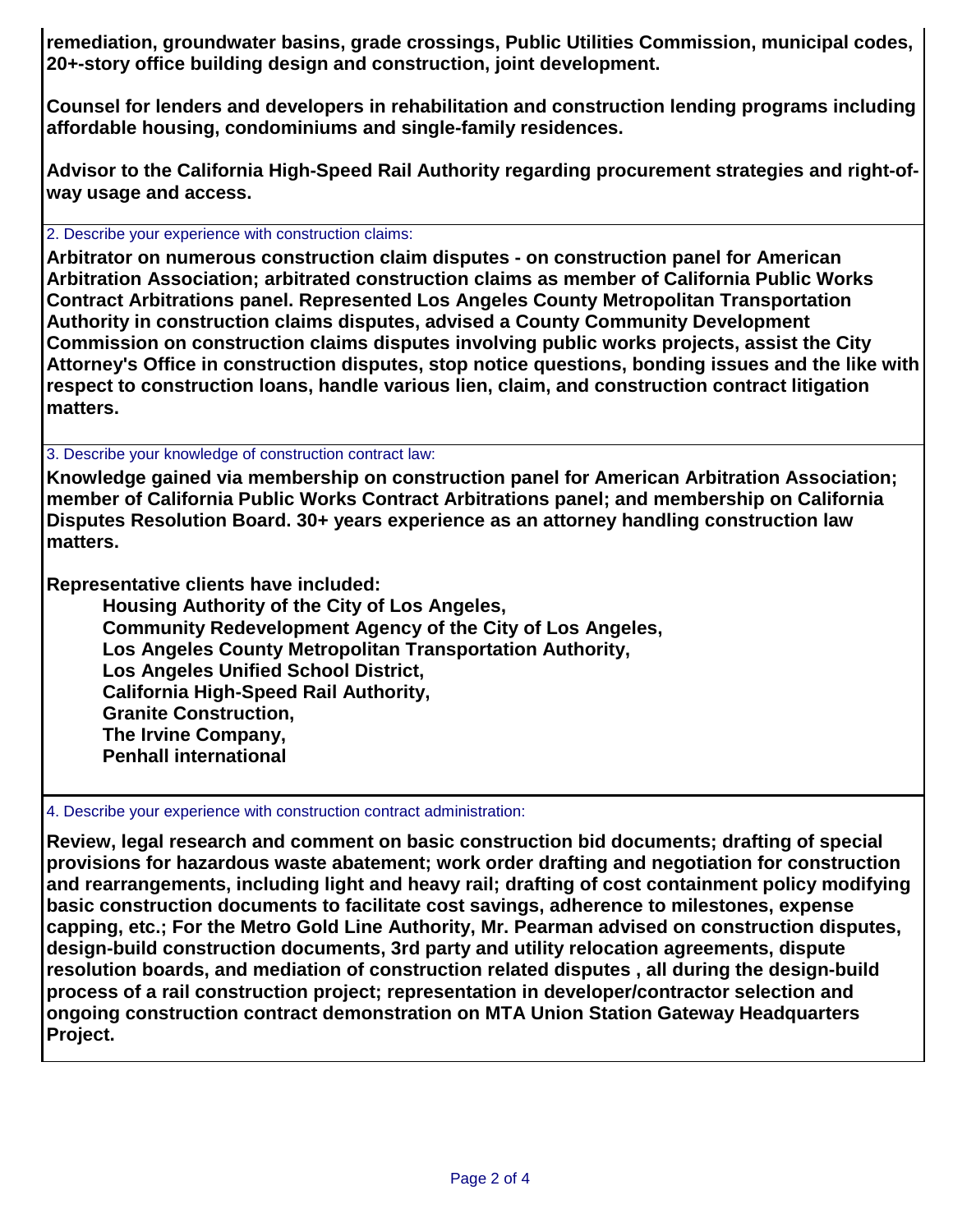5. Describe your construction field experience:

**Counsel for public owners and operators of the Los Angeles Metro projects, both light rail and subway. Advised on ongoing issues such as bridge work, tunnels, ADA issues, environmental remediation, grade crossings, 20+-story office building design and construction, joint development. Counsel for lenders and developers in residential and commercial construction projects and ongoing field inspections, dispute resolution and claims analysis. Certificate holder from a two-semester general construction training course: areas of instruction included foundation design and construction; framing wood structures; roofing materials and installation; plumbing installation; electrical wiring; drywall installation and repair; understanding of architects' plans and specifications.**

6. Describe your DRB (or arbitration) training, certification, and experience:

**Former Certified Member of the Kaiser Permanente Member Arbitration Panel, a system designed to provide Health Plan members with a fair, speedy, cost effective, and confidential means of resolving disputes.**

**MR. PEARMAN HAS BEEN INVOLVED IN DISPUTE RESOLUTIONS IN A BROAD VARIETY OF BUSINESS AND LEGAL SETTINGS, INCLUDING:**

**Commercial arbitration rules of AAA Construction arbitration rules of AAA CalTrans matters California Division of State Architect issues Public colleges US government, Department of Defense contracts Collusive bidding schemes Construction management issues Engineering/surveying contactor (and its E&O carrier disputes) Fire life and safety Grading, excavation, footings, and soil removal issues Gymnasium construction dispute Interpretation of "pay if paid" and "pay when paid' clauses Interpretation of geologic soils reports Landlord tenant disputes Multi-story construction Multiple design firm arbitrations Plumbing services Repair and replacement work on deteriorated water manifold Residential water damage repair and restoration Subcontractor payment issues THE TYPES OF CLAIMS HE HAS CONFRONTED IN ARBITRATIONS INCLUDE: Breach of contract Breach of LLC operating agreements Claims for overpayments Cost to repair incomplete and defective work and materials Delay damages Demobilization costs Failure to account, mismanagement, breach of fiduciary duty False claims lawsuit Fraud and misrepresentation Indemnity Payment bond claims and claims against sureties**